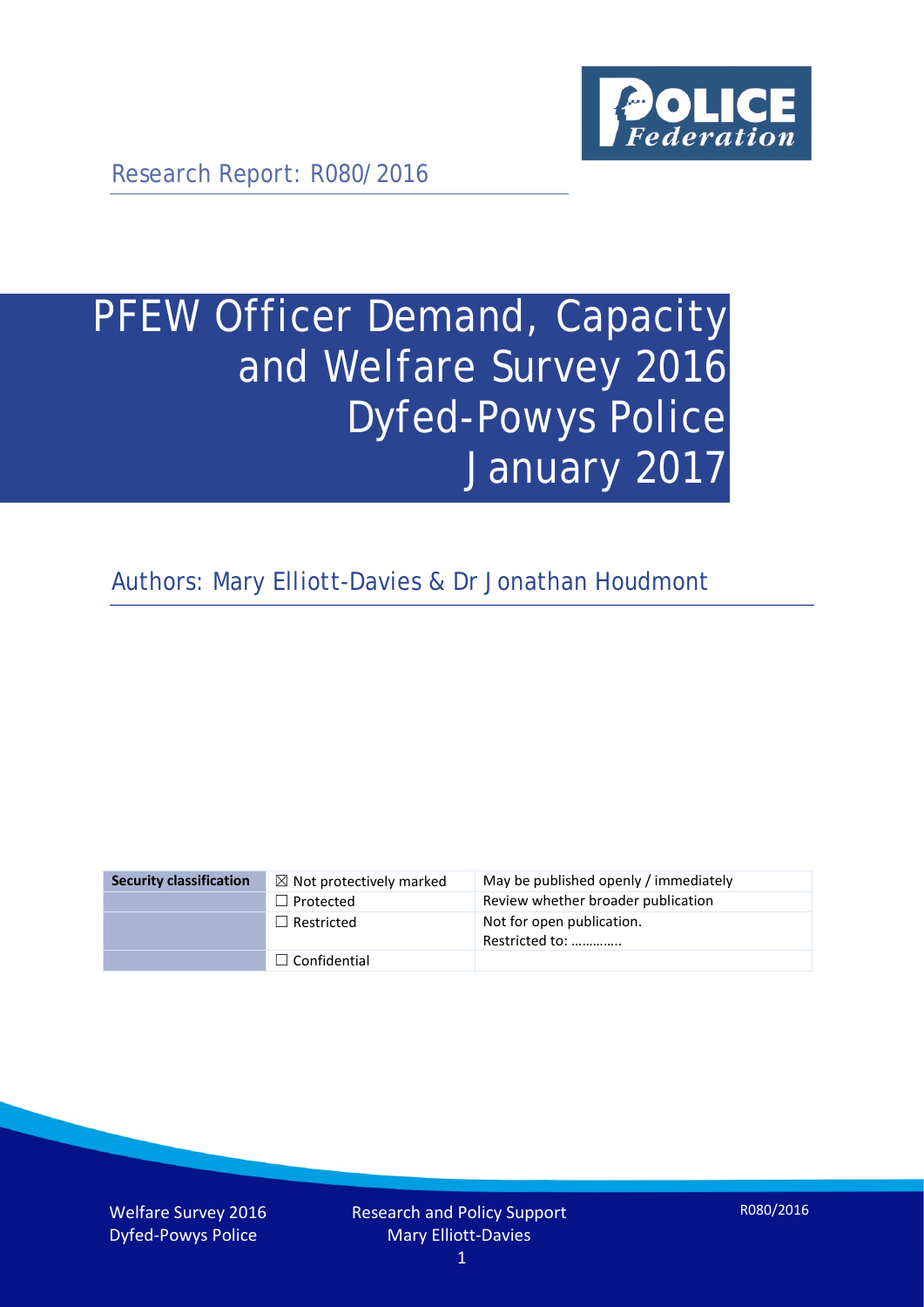# **1. FOREWORD**

### **INTRODUCTION**

In recent times policing in England and Wales has experienced unprecedented budgetary cuts amount[i](#page-15-0)ng to an 18% real-term reduction since 2010.<sup>1</sup> The impact on police officer numbers has been considerable, with a 14% fall in officer numbers over a seven year period from a high of 143,734 in 2009<sup>[ii](#page-15-1)</sup> to 124,066 in March 2016.<sup>[iii](#page-15-2)</sup> Evidence from a focus group study conducted by the PFEW<sup>[iv](#page-15-3)</sup> highlighted that these reduction's may be having a negative effect on officers individual wellbeing. It was within this context that the 2016 PFEW Officer Demand, Capacity, and Welfare Survey took place.

This report provides a summary of responses to key questions from the 2016 PFEW Officer Demand, Capacity, and Welfare Survey from respondents in **Dyfed-Powys Police**.

Where appropriate, details of average responses for the police service as a whole are also presented. However, differences between the national and local responses have not been tested statistically and therefore any differences reported are for guidance only and must be treated with caution.

Force rankings have not been included due to the vast range of response rates across forces (2.1% - 34.2%), making comparisons inappropriate without the application of inferential statistics to address the extreme variations in sample sizes (range: 34 -3909). In addition, forces with less than 100 respondents were not provided with a force level report as their sample size was too small to be representative of the force as a whole and may have enabled identification of individuals based on their demographics.

Please be aware that the total number of responses for each item may vary slightly as not all items were answered by all respondents, and all percentages are rounded to the nearest whole number. In addition, the actual differences between any and all groups may be quite small and these details should be considered when interpreting the data.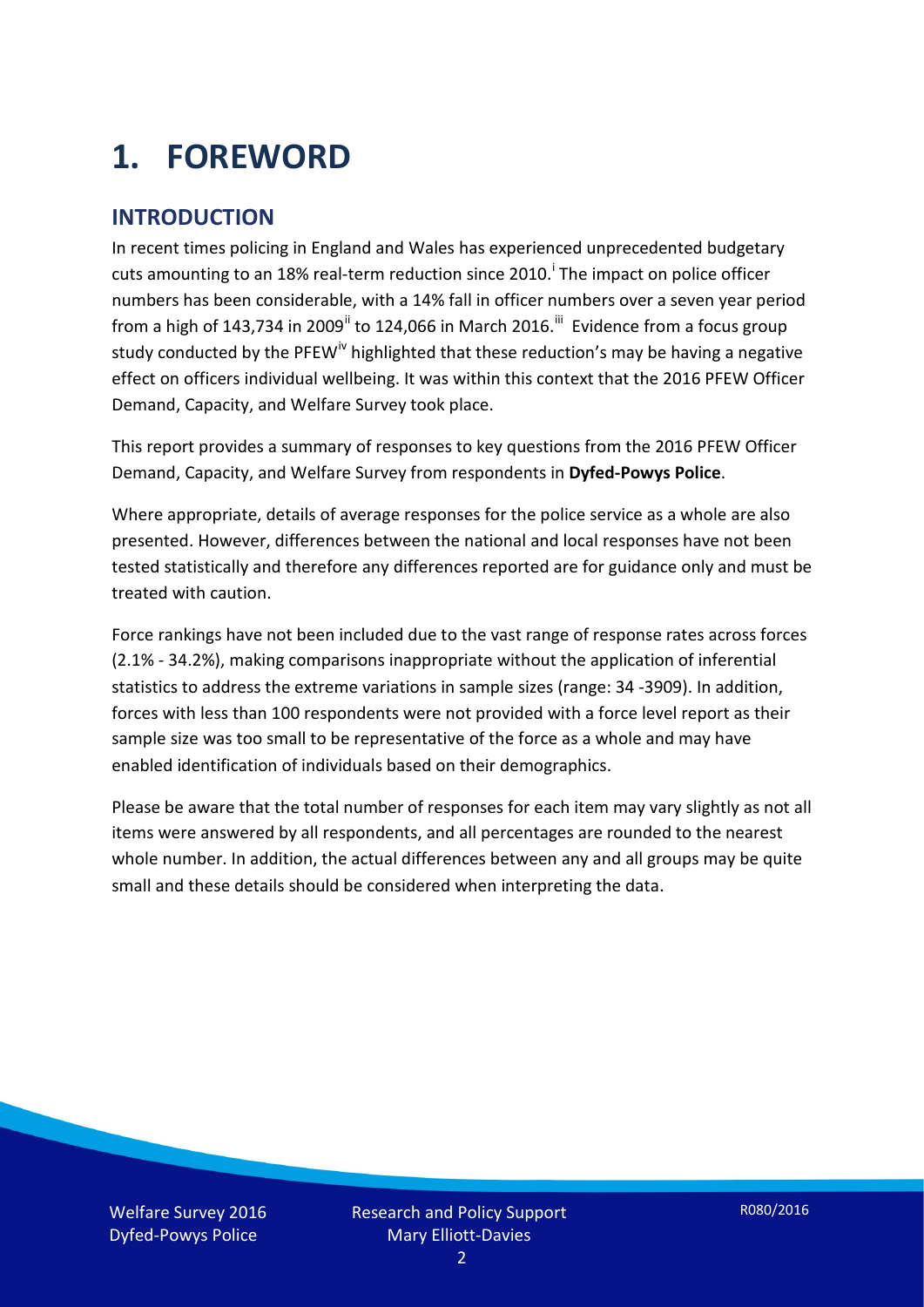### **RESPONSE RATES AND DEMOGRAPHICS**

Survey responses were gathered over a four-week period in February 2016. All officers of the federated ranks in England and Wales were eligible to participate. Analyses were conducted on a sample of 16,841 responses drawn from all 43 forces across England and Wales.  $^1$  $^1$  The national response rate for the 2016 survey was 14%.

161 responses were received from Dyfed-Powys Police, representing a response rate of around 14%.<sup>[2](#page-2-1)</sup> The margin of error for this report has been calculated using the size of the sample and the population. At a 95% confidence level, this force report has a 7% margin of error. If the margin of error is less than 5%, it can be considered to be within the normal bounds of academic rigor.<sup>[3](#page-2-2)</sup> If this threshold has not been met, the results from this report must be interpreted with caution.

Overall 1% of respondents (*N*=237) to the survey declined to state which force they belonged to. These responses have been included within the national data but are excluded from force-level analyses.

71% of responses from Dyfed-Powys Police were received from male officers and 29% of responses were from female officers. In regards to rank, 74% of respondents from Dyfed-Powys Police were Constables, 16% were Sergeants and 10% were Inspectors or Chief Inspectors. 1% of responses from Dyfed-Powys Police were received from Black and Minority Ethnic (BME) officers.

-

<span id="page-2-0"></span> $1$  Data were removed where the respondent indicated they were not currently a police officer or they gave implausible answers – for full exclusion criteria, please see Houdmont & Elliott-Davies (2016).<br><sup>2</sup> Based on March 2016 Home Office figures of officer headcount.

<span id="page-2-1"></span>

<span id="page-2-2"></span> $3$  The generally accepted academic standards is a 95% confidence level with a 5% (or less) margin of error.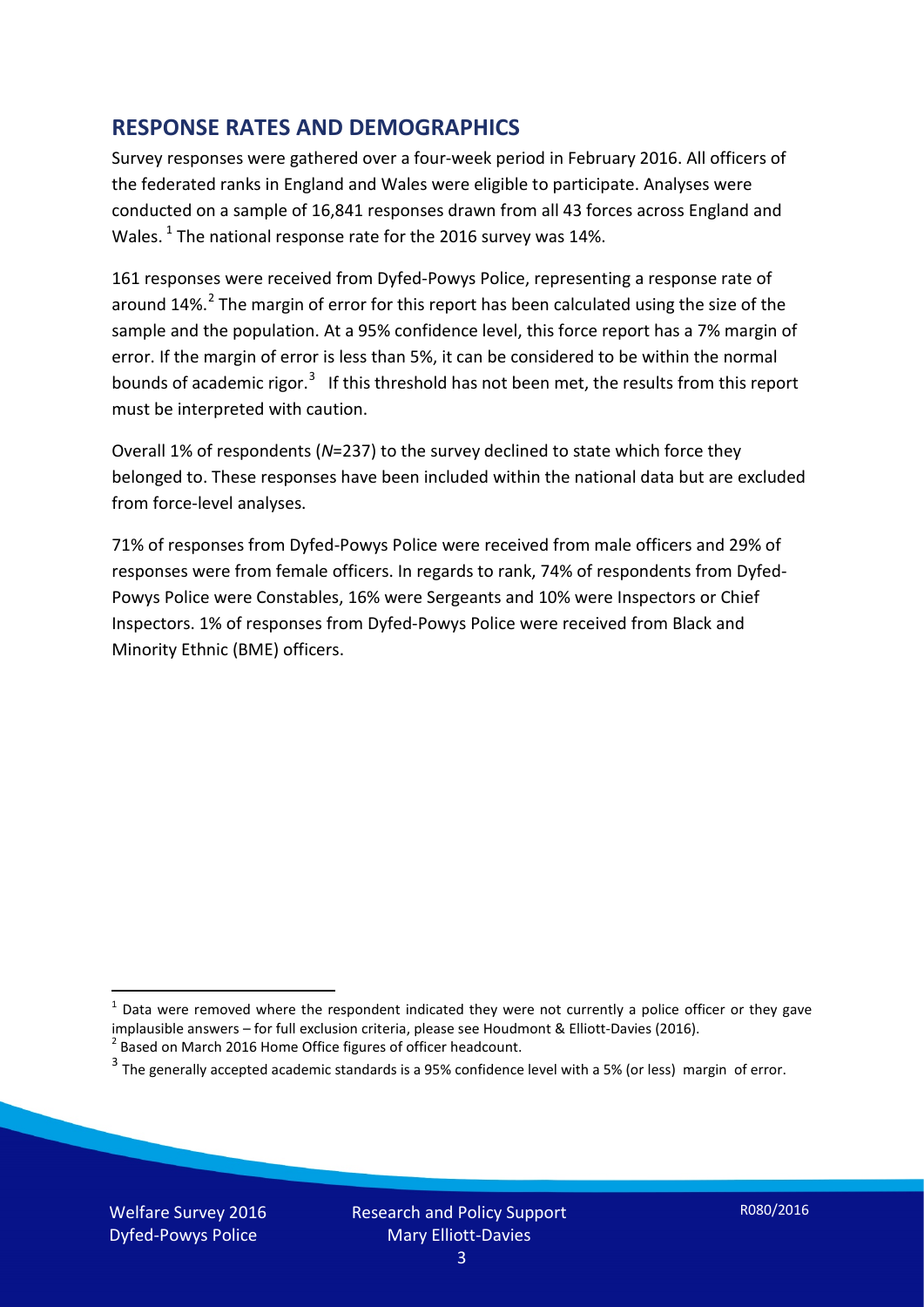# **2. DEMAND**

## **2.1. WORKLOAD**

52% of respondents from Dyfed-Powys Police told us that their workload is currently too high. This was lower than the proportion of national respondents who reported their workload was too high (66%).

## **2.2. HSE MANAGEMENT STANDARDS**

The UK Health and Safety Executive published the Management Standards Indicator Tool (MSIT) to assist organisations in the assessment of workers exposure to dimensions of the psychosocial work en[v](#page-15-4)ironment that, if not properly managed, can lead to harm to health.<sup>v</sup> The 25-item version of the MSIT<sup>[vi](#page-15-5)</sup> contains four items that measure job demands.

29% of respondents from Dyfed-Powys Police told us that they often or always have unachievable deadlines, and 45% that they have to neglect some tasks because they have too much to do. Findings for the MSIT job demand items for Dyfed-Powys Police are presented in Figure 1 below.



#### *Figure 1. Dyfed-Powys Police: HSE MSIT Job Demands*

Welfare Survey 2016 Dyfed-Powys Police

Research and Policy Support Mary Elliott-Davies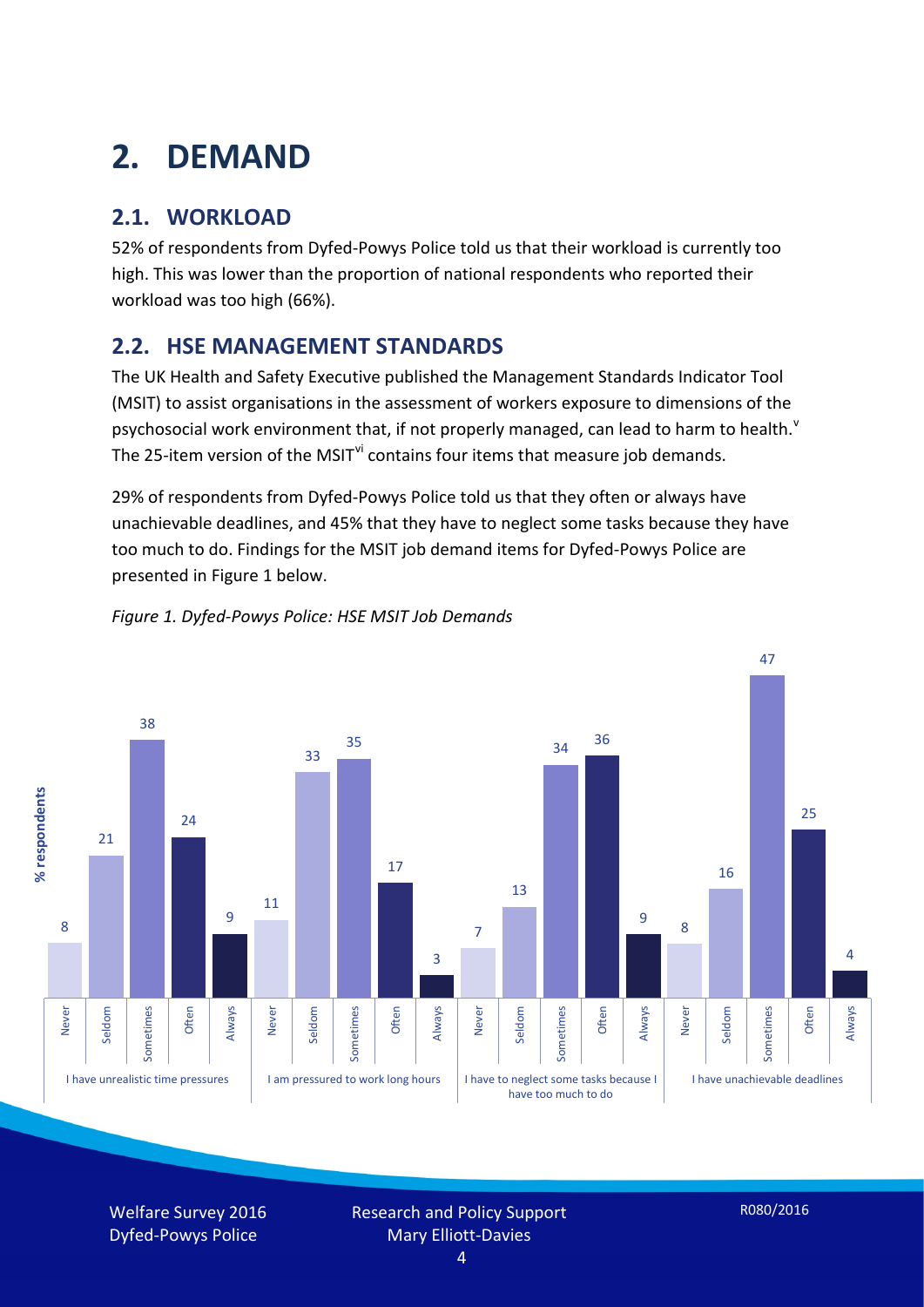#### **2.3. AMOUNT AND PACE OF WORK**

A set of statements were developed for the current study to assess aspects of job demands in regards to the amount and pace of work. Findings for Dyfed-Powys Police are presented in Figure 2.





55% of respondents from Dyfed-Powys Police *disagreed* or *strongly disagreed* that they were able to meet all of the conflicting demands on their time and 79% of respondents from Dyfed-Powys Police *disagreed* or *strongly disagreed* that there are enough officers to manage all the demands made on their team/unit.

Welfare Survey 2016 Dyfed-Powys Police

% respondents **% respondents**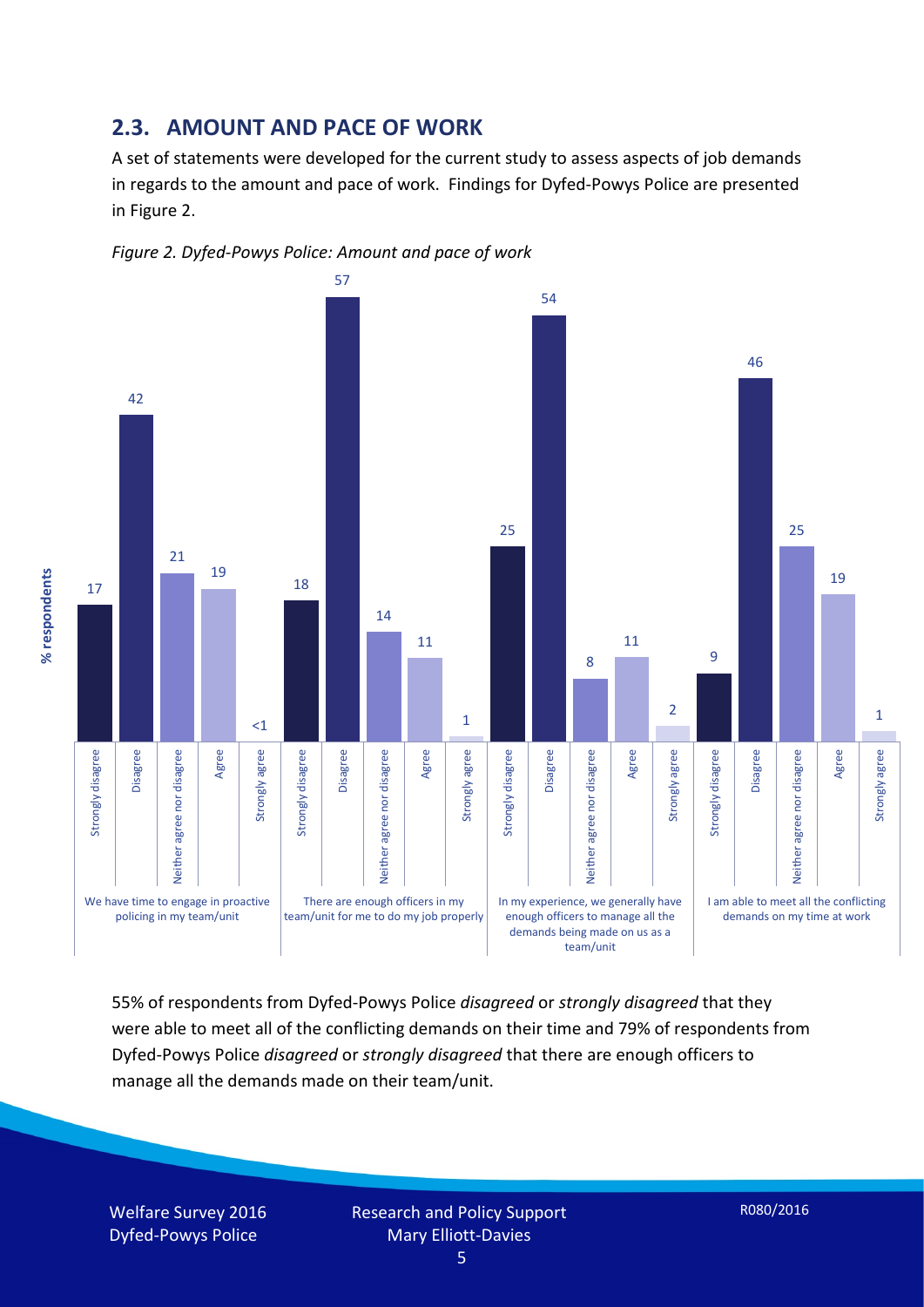# **3. CAPACITY**

### **3.1. MINIMUM OFFICER STAFFING**

We asked respondents whether or not their team or unit has a minimum officer staffing level and 40% of respondents from Dyfed-Powys Police indicated that their team or unit had a minimum officer staffing level. Among respondents whose team or unit had a minimum officer staffing level, 12% indicated that this level was achieved *never* or *rarely*.

### **3.2. OFFICER STAFFING ARRANGEMENTS**

Respondents were asked whether they had been told how officer staffing levels in their team/unit were determined and whether they felt it was effective. 71% of respondents from Dyfed-Powys Police indicated that they had not been told how officer staffing levels are determined, whilst 61% *disagreed* or *strongly disagreed* that the way officer staffing levels are determined seems to be effective. An additional set of statements were developed for this survey to assess aspects of capacity to meet job demands. Results for Dyfed-Powys Police are below.



*Figure 3. Dyfed-Powys Police: Capacity to deal with workload*

Welfare Survey 2016 Dyfed-Powys Police

Research and Policy Support Mary Elliott-Davies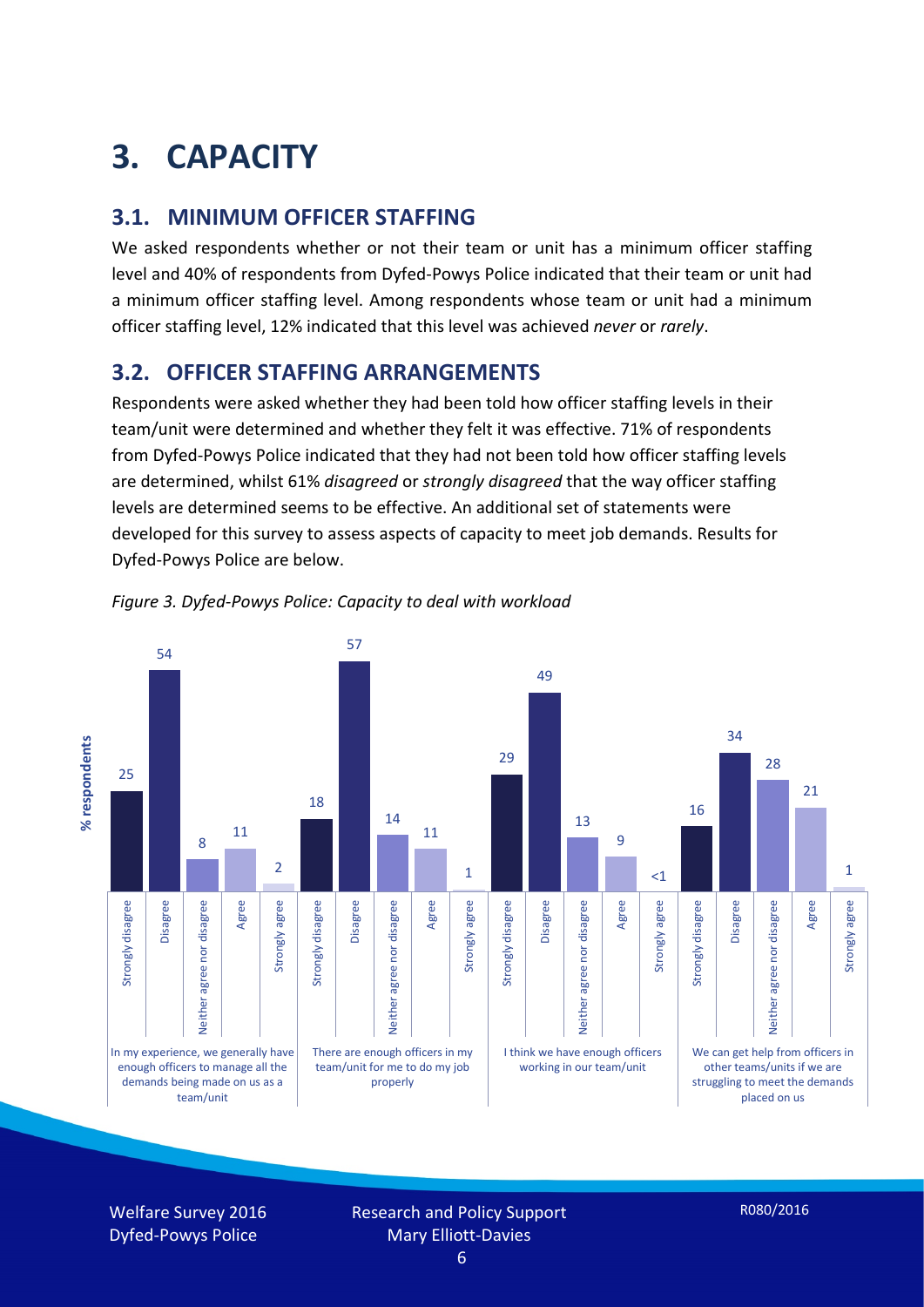# **4. WORK PATTERNS**

### **4.1. SHIFTS**

Respondents were invited to indicate which of broad shift patterns they typically worked (indicated in Figure 4) and, to the nearest hour, how long their shifts are supposed to last.

0% of respondents from Dyfed-Powys Police reported their formal shift duration was more than the 8-10 hours advised by the Health and Safety Executive<sup>[vii](#page-15-6)</sup> and the Police Negotiating Board.<sup>[viii](#page-15-7)</sup>

#### *Figure 4. Dyfed-Powys Police: Shift rotation*



### **4.2. SINGLE CREWING**

Among respondents from Dyfed-Powys Police, for whom this item was applicable (*N*=*137*), 81% reported being single crewed either *often* or *always* over the previous 12 month period, this can be compared with 73% of respondents from the national sample.

### **4.3. BREAKS, REST DAYS AND ANNUAL LEAVE**

33% of respondents from Dyfed-Powys Police were *never* or *rarely* able to take their full rest break entitlement, and 55% reported having had two or more rest days cancelled in the previous 12 month period.

28% of respondents from Dyfed-Powys Police told us that they have not been able to take their full annual leave entitlement in the previous 12 month period.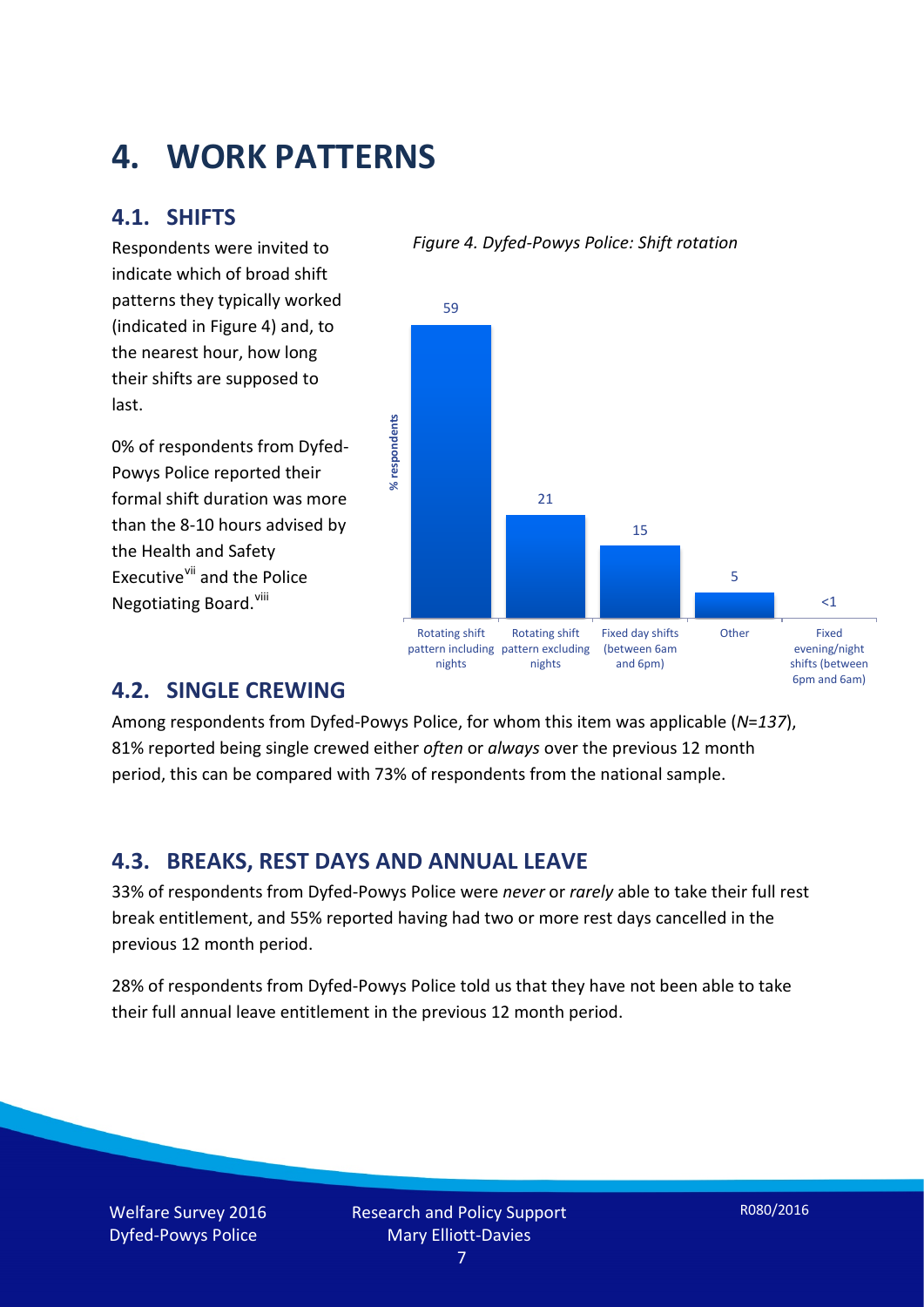# **5. MENTAL HEALTH AND WELLBEING**

## **5.1. SINGLE ITEM INDICATOR**

A top-level broad overview of mental wellbeing was established using an item that asked respondents to indicate whether they had experienced feelings of stress, low mood, anxiety, or other difficulties with their health and wellbeing over the last 12 months.

75% of respondents from Dyfed-Powys Police indicated that they had experienced feelings of stress, low mood, anxiety, or other difficulties with their health and wellbeing over the last 12 months. 90% also indicated that these feelings were caused, or made worse by work.

### **5.2. MENTAL WELLBEING**

Mental wellbeing can be broadly conceptualized as having two dimensions. The first concerns positive affect (i.e. pleasurable aspects of wellbeing such as feelings of optimism, cheerfulness, and relaxation). The second concerns psychological functioning (i.e. such as clear thinking, self-acceptance, personal development, competence, and autonomy).

To investigate mental wellbeing in more detail the two-dimensional structure of mental wellbeing described above was assessed using the short Warwick-Edinburgh Mental Wellbeing Scale.<sup>[ix](#page-15-8)</sup> The use of this scale, which has been widely used in a number of settings, helps us to measure the incidence of wellbeing in the police in a reliable way, allowing credible comparisons. The scale asks individuals to rate their experience during the last two weeks for seven positively framed statements.

Findings for the items for the short Warwick-Edinburgh Mental Wellbeing Scale for Dyfed-Powys Police are presented in Figure 5 alongside those for the general public.

### **5.3. HELP SEEKING**

A question was applied to identify those who had ever **sought help** for feelings of stress, low mood, anxiety, or any other difficulties with mental health and wellbeing. Examples of sources of help were provided including GP, occupational health department, psychologist, therapist, and counsellor.

32% of Dyfed-Powys Police respondents had previously sought help for feelings of stress, low mood, anxiety or other difficulties with their mental health and wellbeing, of which 57% had done so within the last 12 months.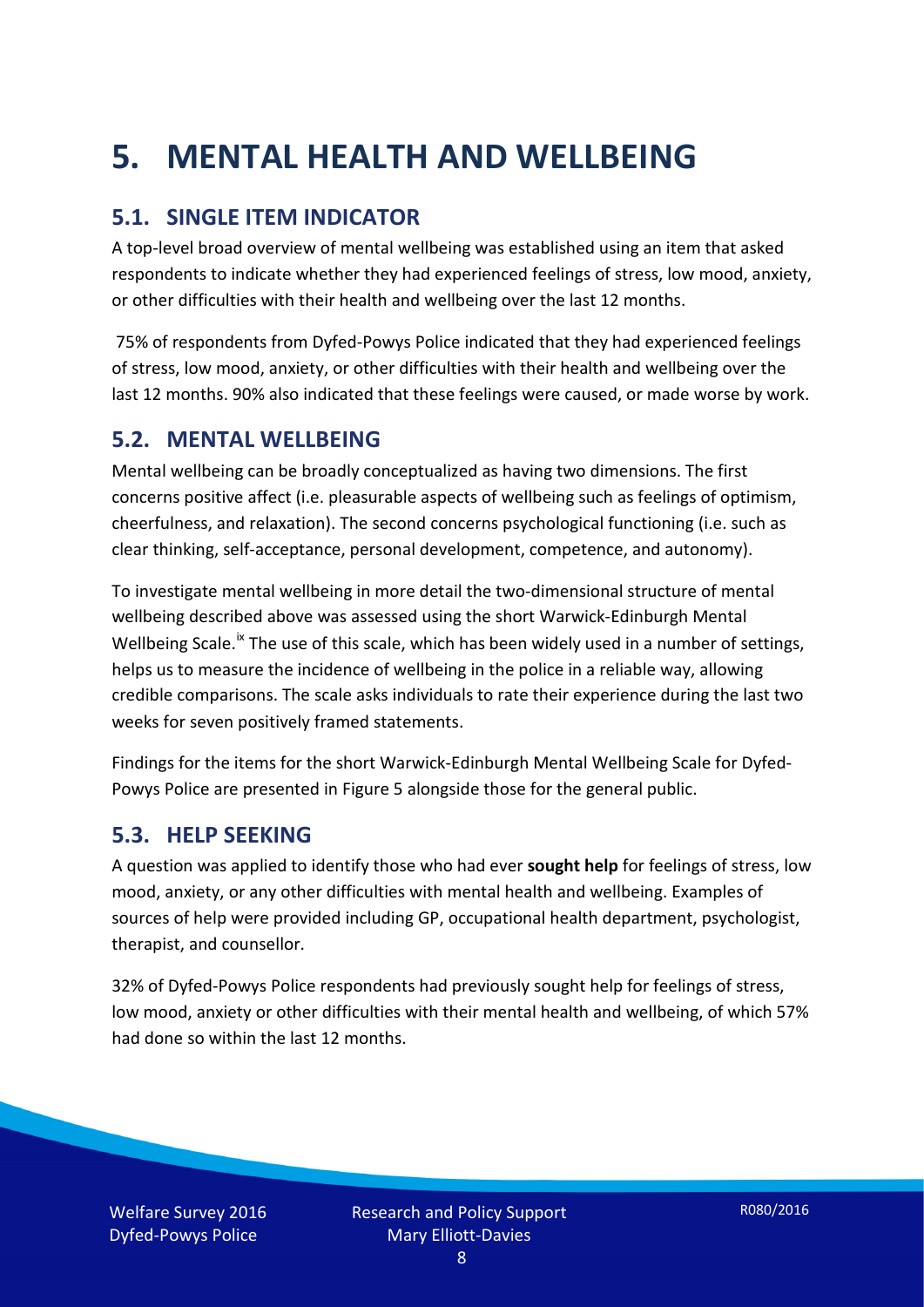

*Figure 5. Dyfed-Powys Police:* The Short Warwick-Edinburgh Mental Wellbeing Scale*.*

General Population: North West [England] Mental Wellbeing Survey (2012-23)

Local Response: PFEW Welfare Survey (2016)

#### **5.4. STRESS**

Work related stress was measured using a single-item measure. 33% of respondents from Dyfed-Powys Police presented with a non-diagnostic case of work-related stress.<sup>[x](#page-15-9)</sup> Stress outside of work was assessed using an adaptation of the work-related stress measure. 11% of respondents from Dyfed-Powys Police presented with a non-diagnostic case of stress outside of work.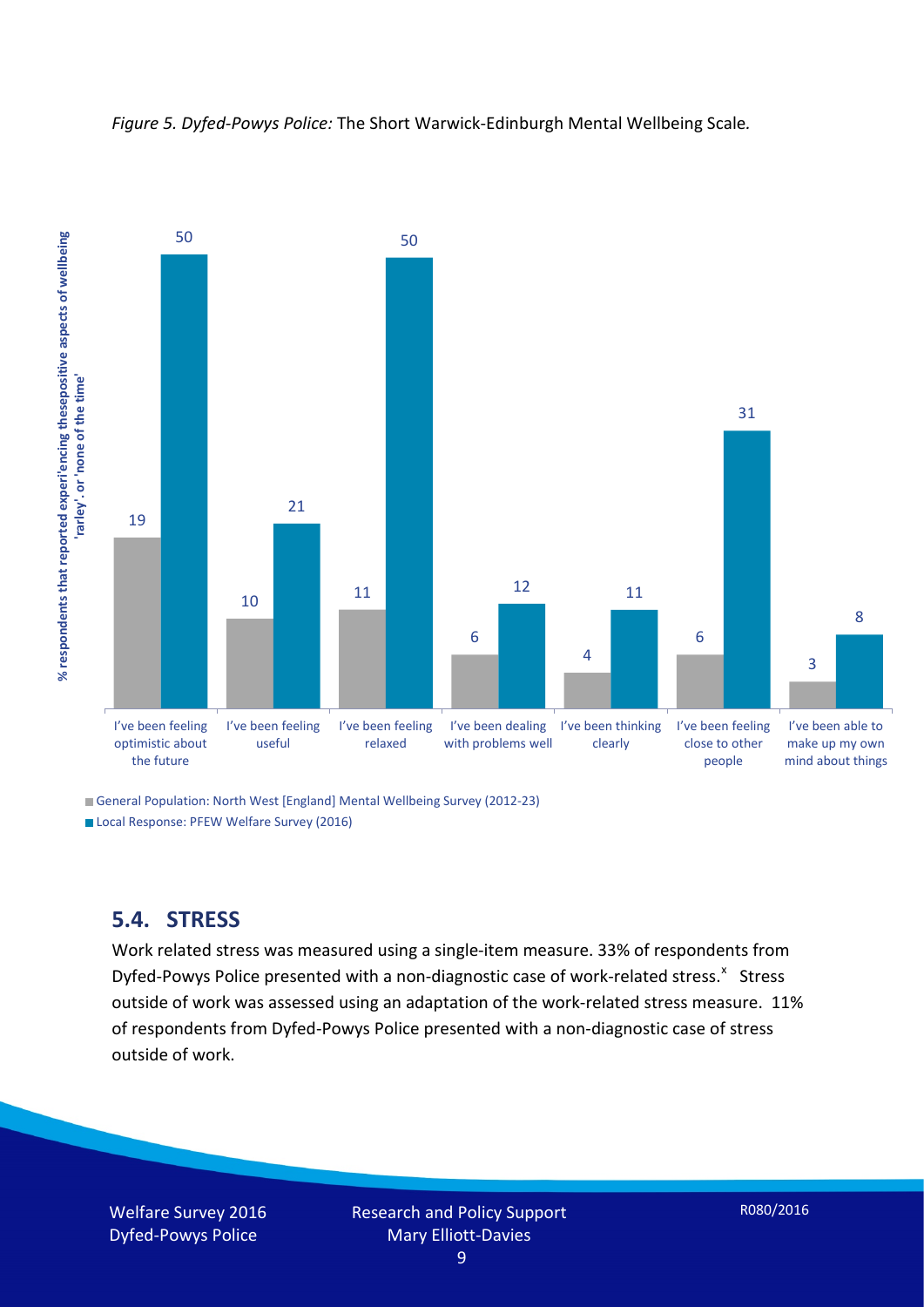# **6. ORGANISATIONAL SUPPORT: MENTAL HEALTH & WELLBEING**

Participants who indicated that they had sought help for difficulties with mental health and wellbeing were presented with additional questions concerning disclosure to a line manager.

### **6.1. DISCLOSURE**

66% of respondents reported that they had disclosed seeking mental health and wellbeing support to their line managers.

### **6.2. REASONS FOR NON-DISCLOSURE**

Respondents who did not disclose that they were seeking mental health and wellbeing support were asked to indicate why. Findings are presented in Figure 6 below. Respondents were able to cite as many reasons as applicable.

#### *Figure 6. Dyfed-Powys Police: Reasons for non-disclosure*



Reasons for non-disclosure

#### **D**Other

- I didn't want to be treated differently (in a negative way)
- I It wasn't affecting my work so I didn't feeli like I needed to
- I thought it would negatively affect my opportunities for promotion and/or specialisation
- I was worried that my other colleagues would find out

Welfare Survey 2016 Dyfed-Powys Police

#### Research and Policy Support Mary Elliott-Davies 10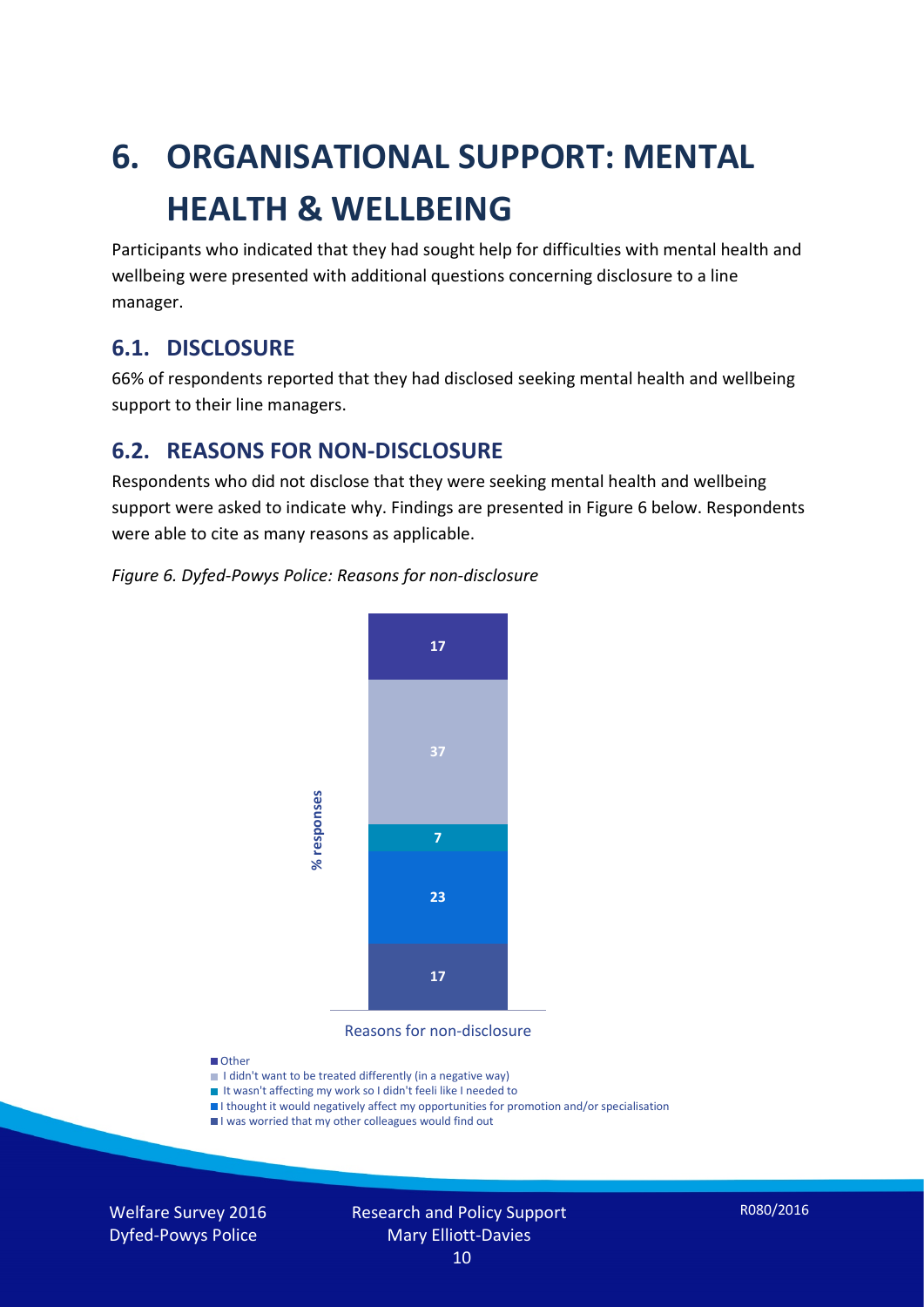### **6.3. LOCAL ATTITUDES TO MENTAL HEALTH AND WELLBEING**

All respondents were asked about the attitude of the police service towards mental health and wellbeing. Nationally, these were found to be fairly negative. Figure 7 below shows the perception reported by respondents from Dyfed-Powys Police.



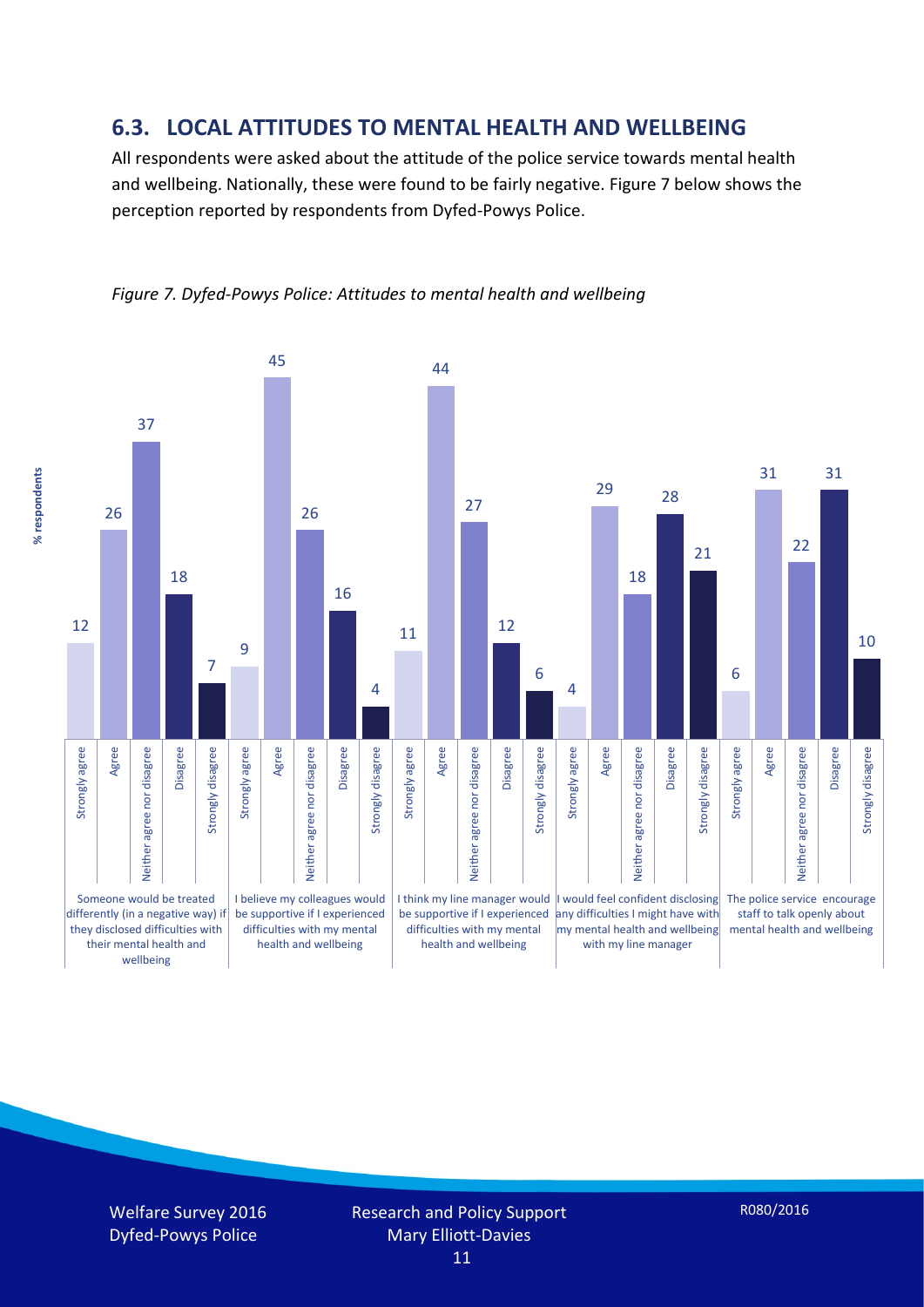# **7. ABSENCE BEHAVIOUR**

## **7.1. ABSENCE**

64% of respondents from Dyfed-Powys Police reported one or more days of sickness absence and 30% of respondents indicated that at least one day of their sickness absence was attributable to stress, depression, or anxiety.

## **7.2. PRESENTEEISM AND LEAVEISM**

Presenteeism is the act of attending work while ill. This has been shown to be associated with subsequent health decline, particularly in relation to burnout, $x_i$  and can to lead to elevated absenteeism.<sup>[xii](#page-16-1)</sup> Moreover, evidence suggests that presenteeism can compound the effects of the initial illness and negatively influence job satisfaction, resulting in negative job attitudes and withdrawal from work.<sup>[xiii](#page-16-2)</sup>

Leaveism is a recently coined term to describe hidden sickness absence and work undertaken during rest periods including using allocated time off such as annual leave entitlements to take time off when they are in fact unwell. Findings for Dyfed-Powys Police are presented in Figure 8 below.



#### *Figure 8. Dyfed-Powys Police: Absence behaviours*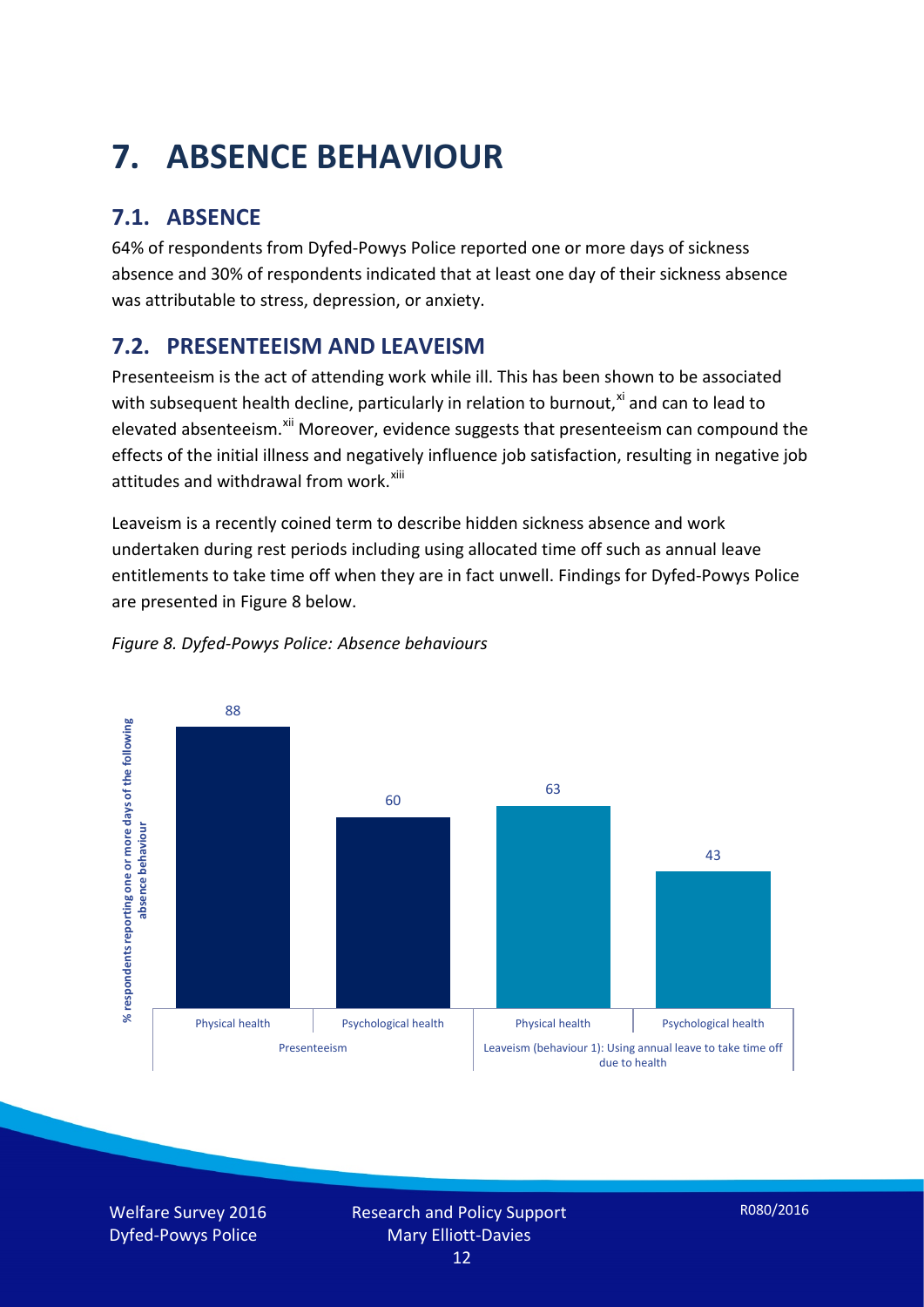# **8. ACCIDENTS, VIOLENCE AND INJURIES**

## **8.1. VIOLENCE**

% respondents **% respondents** Verbal and physical violence was assessed using four questions regarding how often officers received verbal insults, verbal threats, unarmed physical attacks, and attacks with a weapon from members of the public over the previous 12 months. Findings are presented in Figure 9 below.

*Figure 9. Dyfed-Powys Police: Frequency of verbal and physical violence from members of the public*



Welfare Survey 2016 Dyfed-Powys Police

R080/2016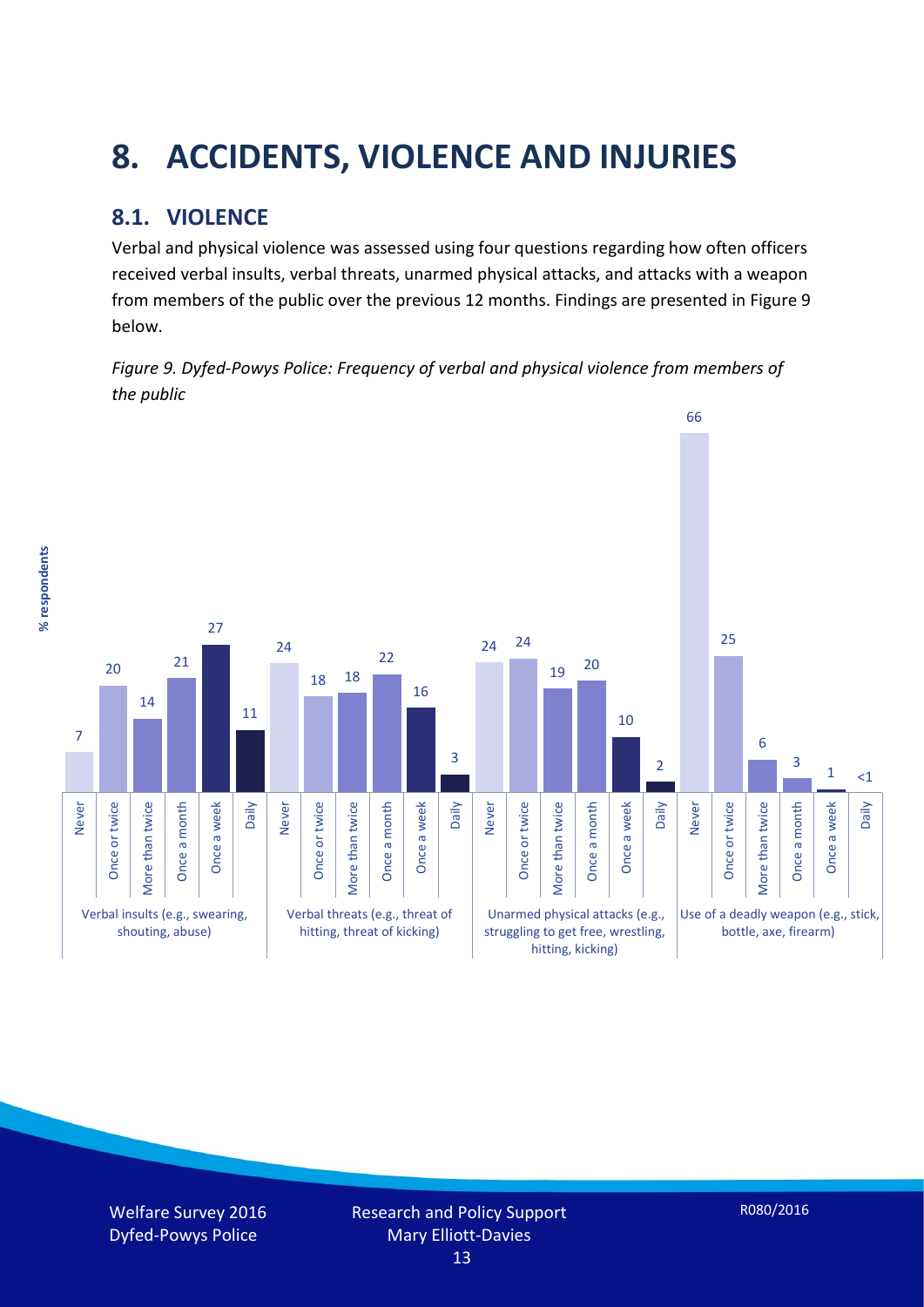### **8.2. INJURIES DUE TO ACCIDENTS AND VIOLENCE**

17% of Dyfed-Powys Police respondents reported that they had suffered one or more injuries that required medical attention as a result of **work-related violence** in the last year – losing more than 71 days in sickness absence. Whilst 25% of Dyfed-Powys Police respondents also reported that they had suffered one or more injuries that required medical attention as a result of **work-related accidents** in the last year – losing more than 236 days in sickness absence.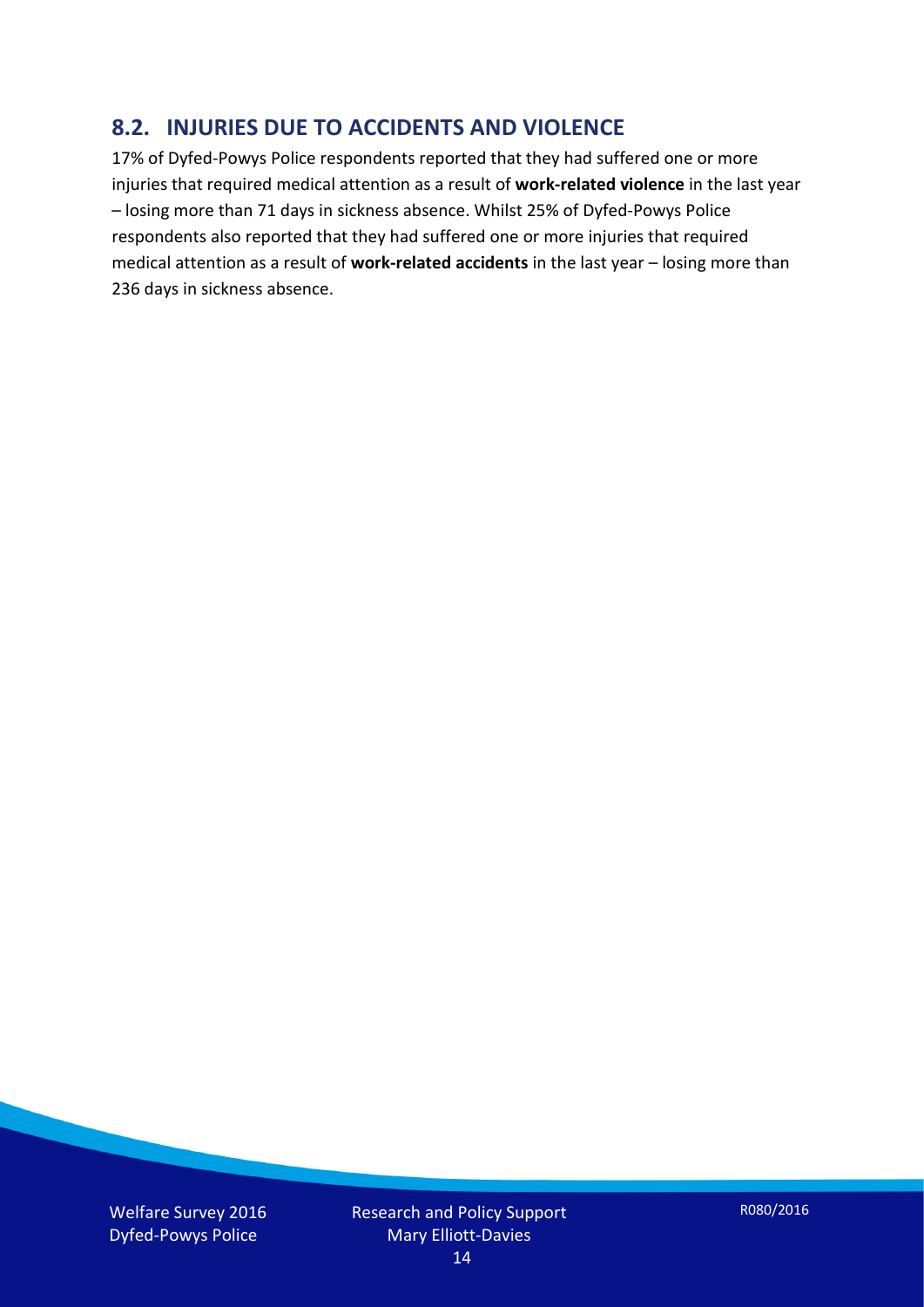# **9. Notes for JBBs**

Additional findings from the 2016 welfare survey are available on request from the Research and Policy department.

The findings of the survey can also be broken down in more detail in terms of different demographic groups, such as rank, role or length of service. However please be aware that we can only go into a certain level of detail with this demographic data in order to preserve respondents' confidentiality.

JBBs wishing to obtain further information can contact Mary Elliott-Davies [\(mary.elliott](mailto:mary.elliott-davies@polfed.org)[davies@polfed.org\)](mailto:mary.elliott-davies@polfed.org) to discuss their requirements. The Research and Policy Department only has one member of staff responsible for these data requests therefore please bear this in mind when contacting the team.

All other interested parties should speak to their local JBB in the first instance.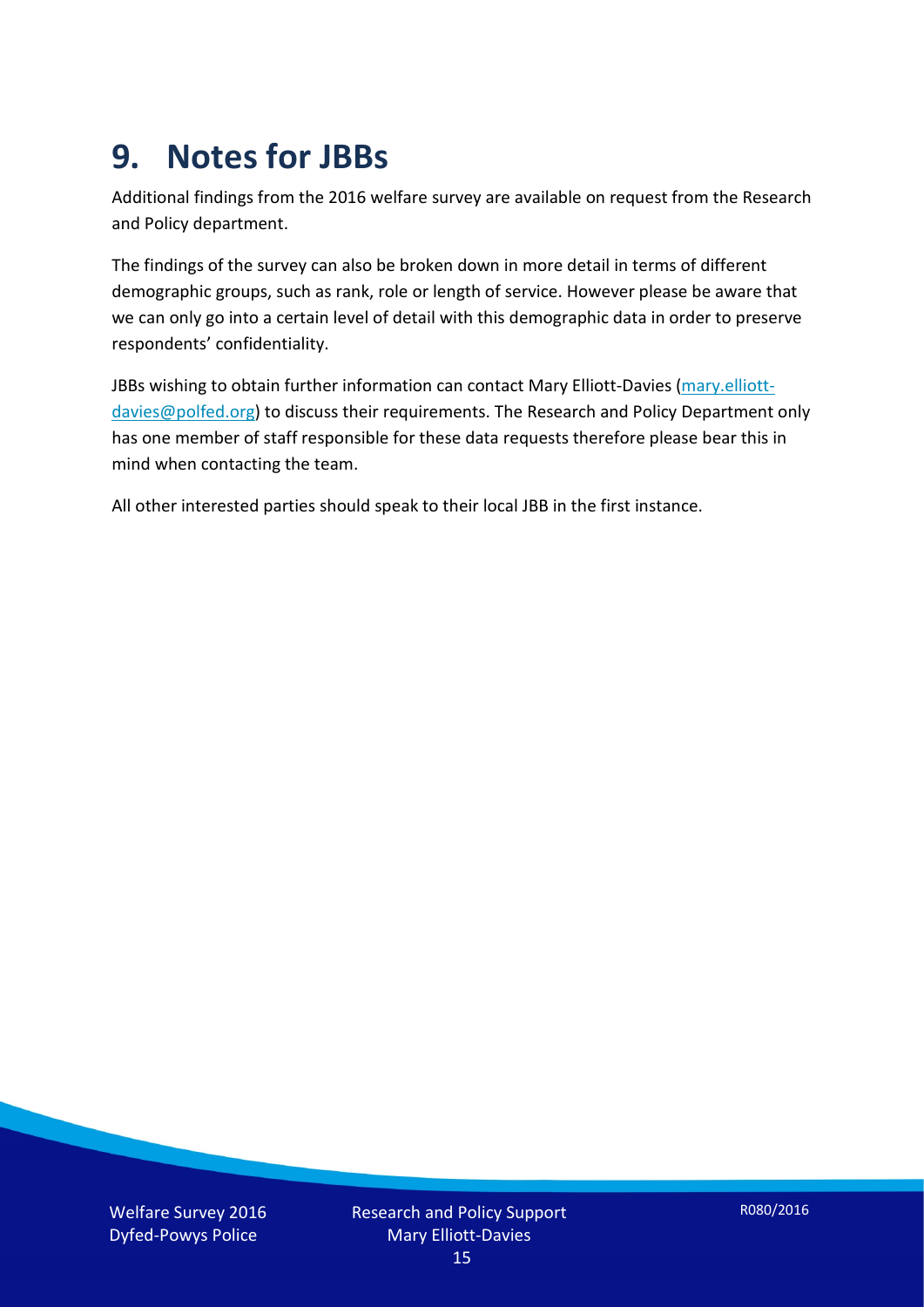# **10. REFERENCES**

<span id="page-15-0"></span>i National Audit Office (2015). Financial Sustainability of Police Forces in England and Wales. Retrieved September 12, 2016, fro[m https://www.nao.org.uk/wp](https://www.nao.org.uk/wp-content/uploads/2015/06/Financial-sustainability-of-police-forces.pdf)[content/uploads/2015/06/Financial-sustainability-of-police-forces.pdf](https://www.nao.org.uk/wp-content/uploads/2015/06/Financial-sustainability-of-police-forces.pdf)

<span id="page-15-1"></span><sup>ii</sup> Home Office (2010). Police Service Strength: England and Wales, 31 March 2010. Retrieved September 12, 2016, from [https://www.gov.uk/government/uploads/system/uploads/attachment\\_data/file/115745/hosb1410](https://www.gov.uk/government/uploads/system/uploads/attachment_data/file/115745/hosb1410.pdf) [.pdf](https://www.gov.uk/government/uploads/system/uploads/attachment_data/file/115745/hosb1410.pdf)

<span id="page-15-2"></span><sup>iii</sup> Home Office (2016). Police Workforce, England and Wales, 31 March 2016. Statistical Bulletin 05/16. Retrieved September 12, 2016, fro[m https://www.gov.uk/government/statistics/police](https://www.gov.uk/government/statistics/police-workforce-england-and-wales-31-march-2016)[workforce-england-and-wales-31-march-2016](https://www.gov.uk/government/statistics/police-workforce-england-and-wales-31-march-2016)

<span id="page-15-3"></span><sup>iv</sup> Elliott-Davies, M., Donnelly, J., Boag-Munroe, F., & Van Mechelen, D. (2016). 'Getting a battering' The perceived impact of demand and capacity imbalance within the Police Service of England and Wales: A qualitative review. The Police Journal, 89, 2, 93-116.

<span id="page-15-4"></span><sup>v</sup> Cousins, R., Mackay, C., Clarke, S., Kelly, C., Kelly, P., & McCaig, R. (2004). 'Management Standards' and work-related stress in the UK: Practical development. *Work & Stress, 18*, 113–136; Mackay, C., Cousins, R., Kelly, P., Lee, S., & McCaig, R. (2004). 'Management Standards' and work-related stress in the UK: Policy background and science. *Work & Stress, 18*, 91–112.

<span id="page-15-5"></span>vi Edwards, J., & Webster, S. (2012). Psychosocial risk assessment: Measurement invariance of the UK Health and Safety Executive's Management Standards Indicator Tool across public and private sector organizations. *Work & Stress, 26*, 130–142

<span id="page-15-6"></span>vii HSE.(2006).Managing shift work: *Health and Safety Guidance*. HSE Books, HSG256, ISBN 9780717661978, Crown Copyright.

<span id="page-15-7"></span>viii Home Office. (2010). Guidance on Variable shift arrangements for police officers [PNB circular] 016-2010.

<span id="page-15-8"></span><sup>ix</sup> Stewart-Brown, S., Tennant, A., Tennant, R., Platt, S., Parkinson, J., & Weich, S. (2009). Internal construct validity of the Warwick-Edinburgh Mental Well-being Scale (WEMWBS): A Rasch analysis using data from the Scottish Health Education Population Survey. *Health and Quality of Life Outcomes, 7*: 15.

<span id="page-15-9"></span>x Smith, A., Johal, S., Wadsworth, E., Davey Smith, G., & Peters, T. (2000). The Scale of Perceived Stress at Work: The Bristol Stress and Health at Work Study. Contract Research Report 265/2000. Sudbury: HSE Books.